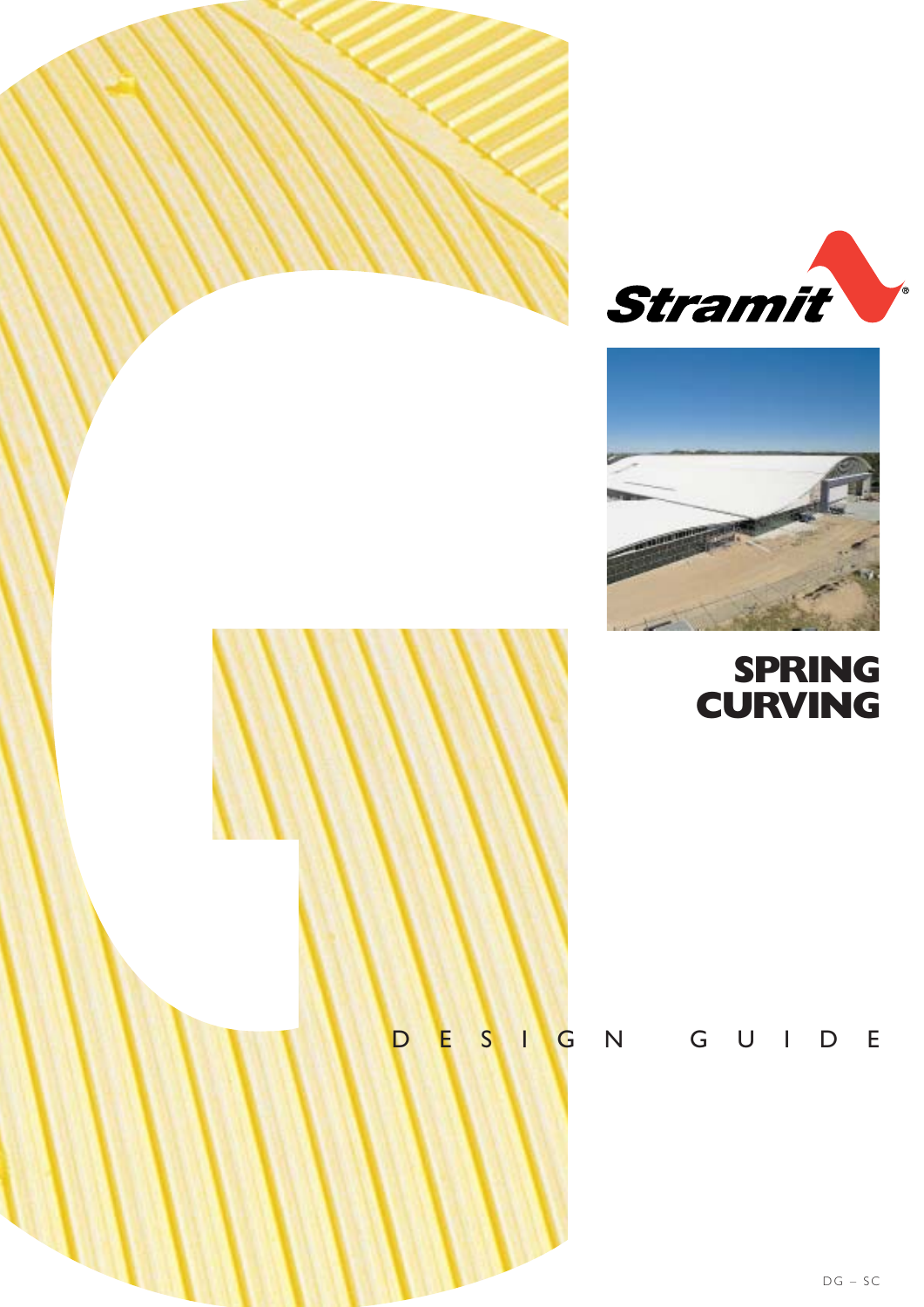

# **SPRING CURVING GUIDE**

*Factors influencing the design of spring-curved roofs. Includes spring curving capabilities of Stramit® profiles.*



#### **Important note**

The information contained within this brochure is as far as possible accurate at the date of publication, however, before application in a particular situation, Stramit Building Products recommends that you obtain qualified expert advice confirming the suitability of product(s) and information in question for the application proposed.While Stramit accepts its legal obligations, be aware however that to the extent permitted by law, Stramit disclaims all liability (including liability for negligence) for all loss and damage resulting from the use of the information provided in this brochure.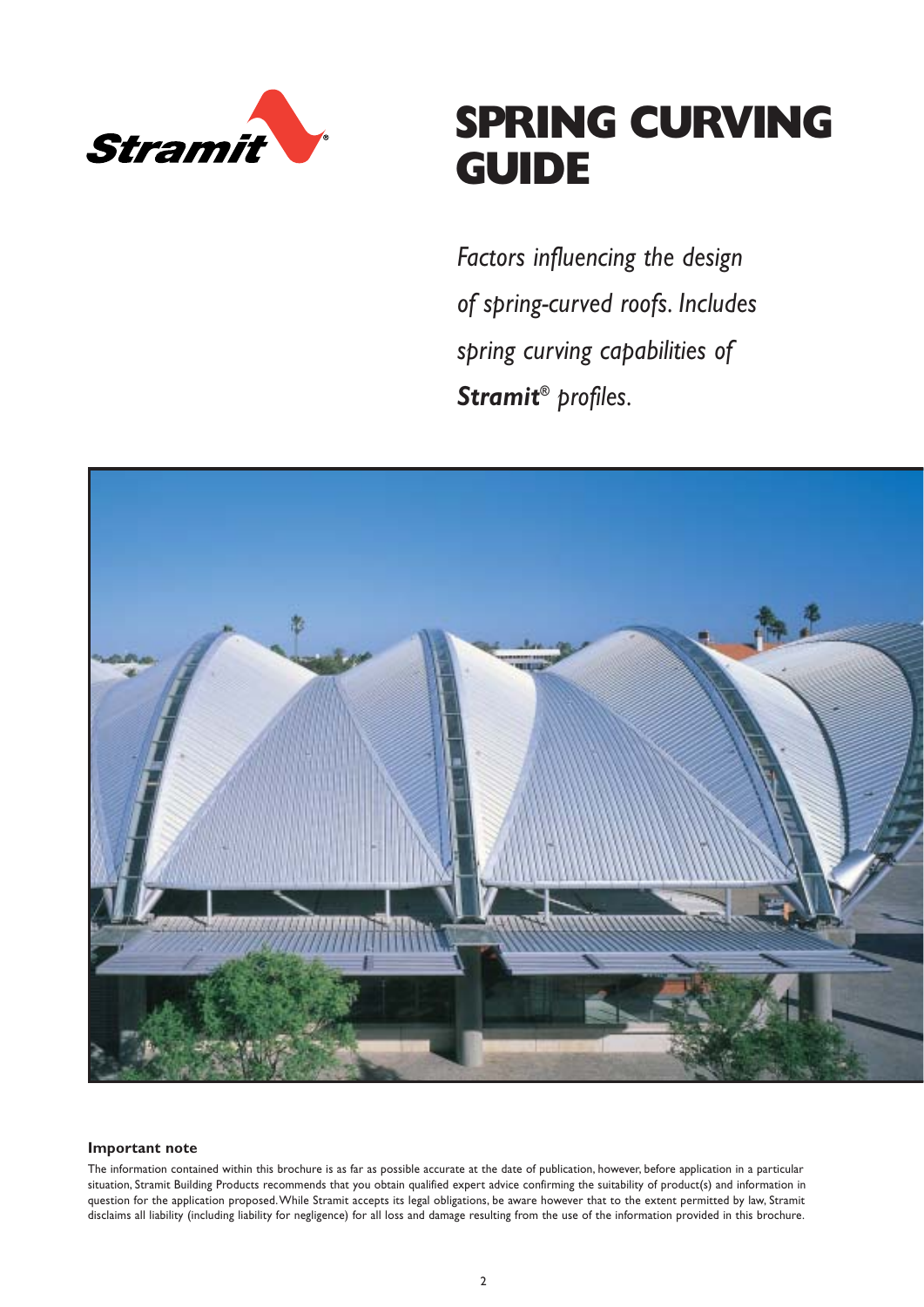# **Designing a spring-curved roof**

This guide provides detailed design guidance on spring curving of *Stramit*® roofing profiles. The following factors are discussed in this guide:

- 
- *Economy Water drainage*
- *Appearance • Thermal expansion*
- *Wind resistance Curving shapes*
- *Foot traffic Radius limits*
	-

Other factors not addressed in this guide that need to be considered include durability and structure.

#### **Economy**

It is beyond the scope of this guide to quantify the costs associated with a spring-curved roof. Spring curving does not necessarily lead to a more costly installation but this is generally the case. Installation of spring curved sheeting will invariably take more time and require more care with alignment.

#### **Appearance**

Appearance is usually the main reason for the use of spring-curved sheeting. The variety of profiles and spring-curved shapes gives considerable scope for innovative architecture.

Designers need to be aware however of some effects that can occur with spring curving that are sometimes seen when viewed close-up.

All metal roofing products are susceptible to faceting. Faceting is the tendency of the sheet to follow a straight line between supports rather than a simple curve. For this reason Stramit recommends that support spacings are reduced significantly for tight radii.

Flat elements in compression can cause small buckles or oil-canning.The lower surfaces of convex curves and the upper surfaces of concave curves are in compression. Generally radii greater than the lowest neutral radius for each profile are free from oil-canning.

Neither faceting nor oil-canning significantly diminish the performance of roofing profiles.

#### **Wind resistance**

Wind resistance capacities for each Stramit profile can be found in individual product technical manuals. Spring curving generally has little effect on these capacities. At very small radii, however, some reduction in capacity may occur. The tables in this publication indicate the extent of this reduction and the circumstances in which they apply.

#### **Foot traffic**

Spring curving can stiffen metal sheeting and hence improve resistance to foot traffic. However, from an aesthetic perspective the consequences of foot traffic are greater; therefore Stramit recommends the same foot traffic limited spans as for flat roofs. Details of these are given in the Stramit Foot Traffic Guide. There are cases detailed later in this guide where sheeting spans should be reduced for reasons other than foot traffic.

Consideration should be given at the design stage to roof safety for fixers and maintenance personnel. Convex radii are steeper near the roof edge and can pose a slip hazard.

## **Thermal Expansion**

All metal roof sheeting is subject to thermal expansion and, where there is a temperature difference between the sheeting and the structure, this needs to be accommodated. The colour of the sheeting will affect the amount of thermal expansion, and whether the sheet is flat or spring-curved will affect its ability to resist without problems. Sheet lengths should be limited to those shown below.

| <b>MAXIMUM SHEET LENGTH</b> |               |                 |      |  |  |  |  |  |
|-----------------------------|---------------|-----------------|------|--|--|--|--|--|
|                             |               | sheeting colour |      |  |  |  |  |  |
|                             |               | light           | dark |  |  |  |  |  |
| straight                    | through-fixed | 25              | 17   |  |  |  |  |  |
|                             | concealed     | 35              | 25   |  |  |  |  |  |
| spring-curved               | through-fixed | 20              | 17   |  |  |  |  |  |
|                             | concealed     | 30              | 20   |  |  |  |  |  |

Note – temperature difference assumed to be  $50^{\circ}$ C for light colours and 75°C for dark.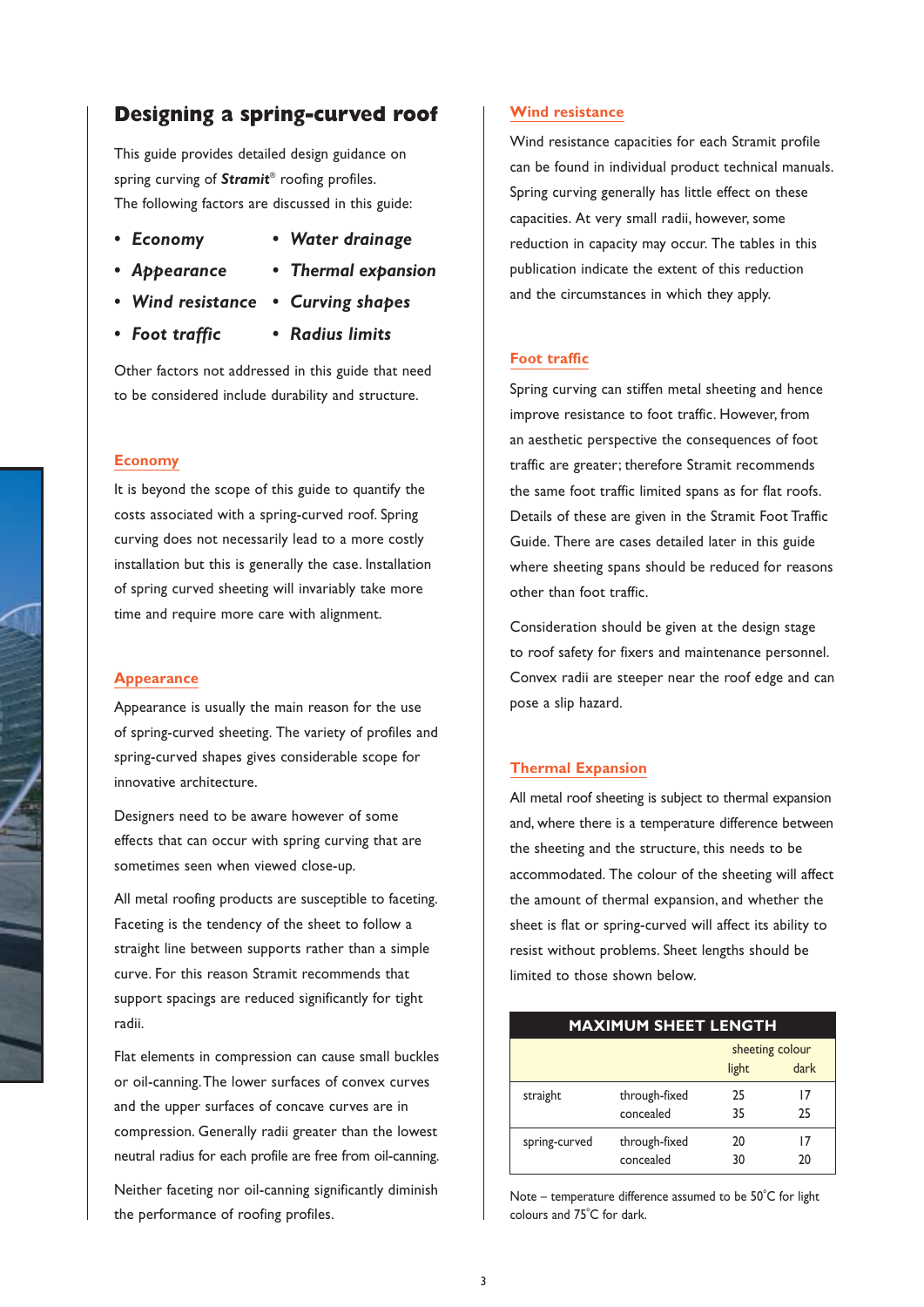#### **Curving shapes**

Curves in metal sheeting (along the profile length) are considered as either convex or concave. Some of the limiting factors for spring curving various profiles will be different in each of these cases.



A large roof will comprise a series of roof segments, usually separated by expansion joints. It is possible to use any combination of spring-curved radius (concave or convex) and straight lengths to create a variety of roof shapes. These variations may be within individual sheet lengths if practicalities permit.

#### **Spring curving limits**

A number of factors need to be considered when determining the spring curving radius of *Stramit*® roofing products. These include water drainage, wind and foot traffic resistance, and appearance. The diagram opposite shows which factors influence particular ranges of radii.The ranges for each product are tabulated overleaf.

# **Practical hints**

## **Design**

For best spring curving results use thicker material, short spans and insulation blanket. Make provision for maintenance traffic to avoid foot traffic marking.

#### **Installation**

Adjacent sheets should be installed in alternate directions to avoid creep. Fasteners should be installed with care to avoid rib bruising.



| approximate radius (m) |    |    |    |    |     |     |     |     |     |     |
|------------------------|----|----|----|----|-----|-----|-----|-----|-----|-----|
| 20                     | 30 | 40 | 60 | 80 | 100 | 150 | 200 | 250 | 300 | 500 |
|                        |    |    |    |    |     |     |     |     |     |     |
|                        |    |    |    |    |     |     |     |     |     |     |
|                        |    |    |    |    |     |     |     |     |     |     |
|                        |    |    |    |    |     |     |     |     |     |     |
|                        |    |    |    |    |     |     |     |     |     |     |
|                        |    |    |    |    |     |     |     |     |     |     |
|                        |    |    |    |    |     |     |     |     |     |     |
| 10                     |    |    |    |    |     |     |     |     |     |     |

Not all profiles are available in all locations – contact your nearest Stramit location, refer to the Stramit Roof Slope Guide.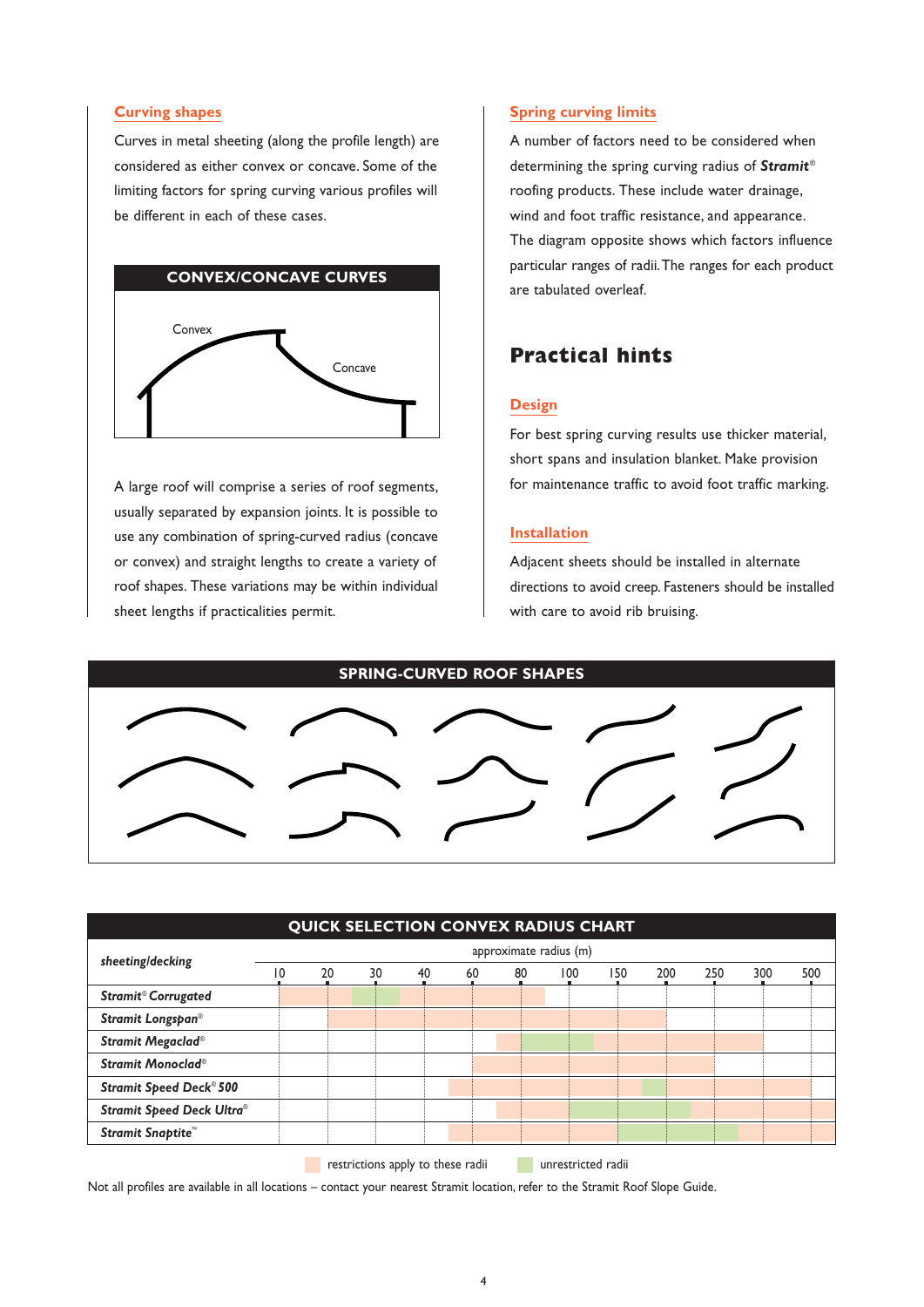# **SPRING CURVING LIMITS**

# **Beyond drainage capacity**

# **Convex**

# **LARGE RADII**

## **Use Table A**

Large convex radii are limited by water drainage.Table A gives radius limits for the range of rainfall intensities encountered in Australia.

#### **MID-RANGE RADII**

#### **Use Table B**

Mid-range convex radii have no design restrictions and are considered "neutral". However, it is still necessary to check the crest zone for possible support spacing reductions.

## **SMALL RADII**

#### **Use Table C**

Small convex radii put additional stresses on the sheeting.These radii require a reduction in support spacing and are also reduced in performance. The reductions shown in Table C are for the smallest radii. Linear interpolation may be used to calculate reductions at intermediate radii.



**No design restrictions on radius (check roof slope)**

# **CREST ZONE**

Shows the length of sheeting either side of the crest that will be below the minimum slope for each product. The following restrictions are needed to ensure satisfactory drainage:

*Crest Zone 1:* Sealing of sheet edges is required as this region is beyond the maximum drainage capacity of the sheeting. Care must be taken however to ensure that the sheets anti-capillary drain is not blocked. Support spacing must also be reduced to the maximum span shown to reduce ponding.

*Crest Zone 2:* Support spacing must be reduced to the maximum spans shown to reduce ponding.

#### **BEYOND THE LIMITS**

Radii tighter than the tabulated minima have been used successfully on some projects. For large projects, Stramit will assist in the assessment of specific

# **Concave**

# **SMALL RADII**

#### **Use Table E**

Small concave radii put additional stress on the sheeting.These radii require a reduction in support spacing and are also reduced in performance.The reductions shown in Table E are for the smallest recommended radius. Linear interpolation may be used to calculate reductions at intermediate radii.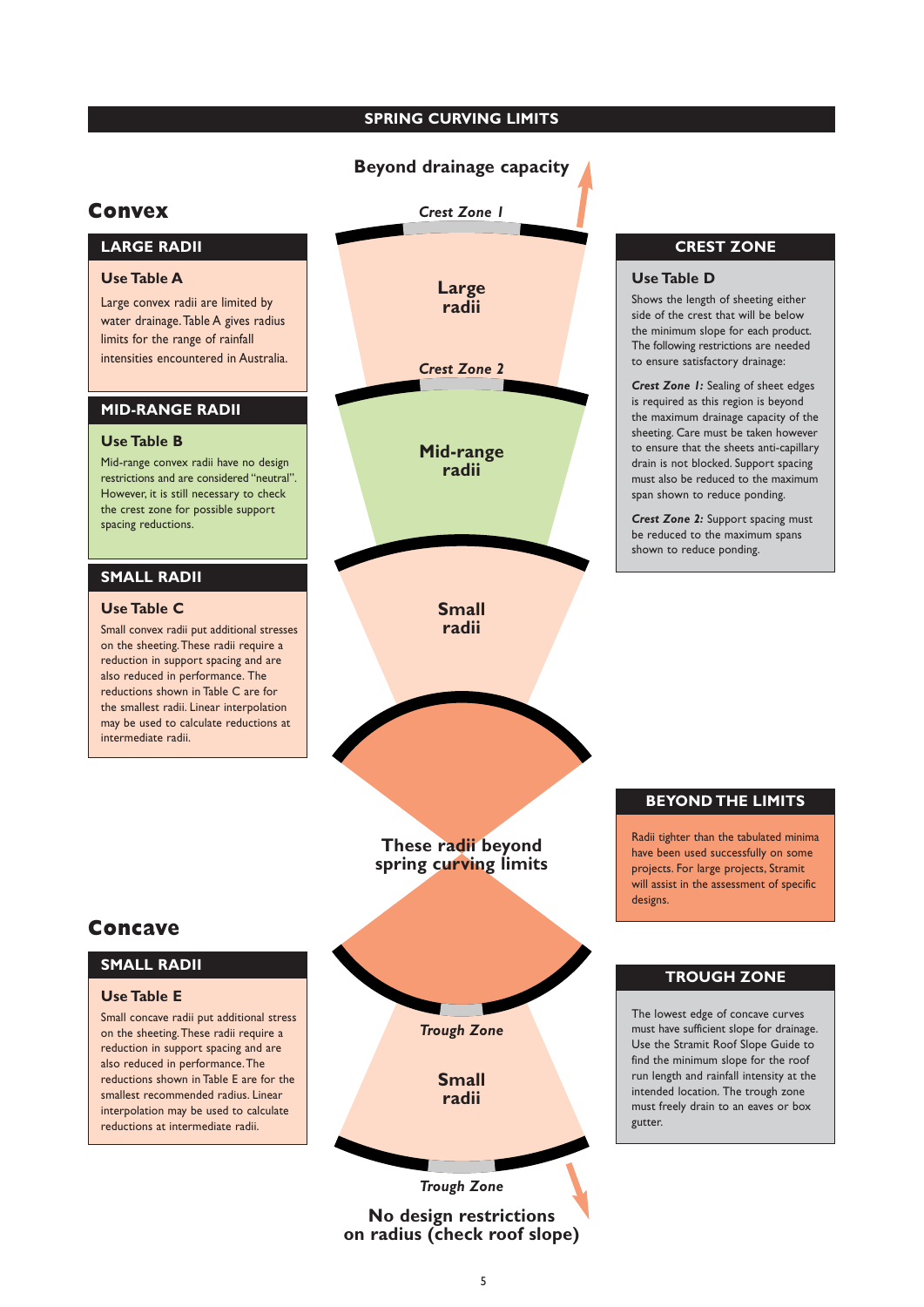| <b>TABLE A – LARGE CONVEX RADII</b>                        |                            |       |     |     |     |      |     |  |  |
|------------------------------------------------------------|----------------------------|-------|-----|-----|-----|------|-----|--|--|
| maximum convex radii (m) at the rainfall intensities shown |                            |       |     |     |     |      |     |  |  |
| sheeting/decking                                           | rainfall intensity (mm/hr) |       |     |     |     |      |     |  |  |
|                                                            | 150                        | 200   | 220 | 240 | 280 | 340  | 370 |  |  |
| <b>Stramit<sup>®</sup> Corrugated</b>                      | 92                         | 69    | 63  | 57  | 49  | 40   | 37  |  |  |
| Stramit Longspan®                                          | 192                        | 144   | 3   | 120 | 103 | 84   | 78  |  |  |
| Stramit Megaclad®                                          | 334                        | 250   | 228 | 209 | 179 | 147  | 135 |  |  |
| Stramit Monoclad®                                          | 259                        | 194   | 177 | 162 | 139 | l 14 | 105 |  |  |
| <b>Stramit Speed Deck® 500</b>                             | > 500                      | 390   | 354 | 325 | 278 | 229  | 210 |  |  |
| <b>Stramit Speed Deck Ultra®</b>                           | > 500                      | 419   | 380 | 349 | 299 | 246  | 225 |  |  |
| Stramit Snaptite™                                          | > 500                      | > 500 | 474 | 435 | 373 | 307  | 280 |  |  |

# **How to use**

**Convex curves that extend up to or over the roof crest (arches):** Use Tables A, B or C, and D.

**Convex curves on which the highest point is steeper than the product's required slope for drainage:** Use Tables B or C and also check D.

**Concave curves:**

Use Table E and, (for the lowest edge) the Stramit Roof Slope Guide.

# **Straight sections:**

Use the Stramit Roof Slope Guide.

| <b>TABLE B - MID-RANGE CONVEX RADII</b> |                      |                             |                |
|-----------------------------------------|----------------------|-----------------------------|----------------|
| sheeting/decking                        | thickness<br>(mm)    | neutral radii (m)<br>lowest | highest        |
| <b>Stramit<sup>®</sup> Corrugated</b>   | 0.42<br>0.48<br>0.60 | 25<br>25<br>26              | 37<br>37<br>37 |
| Stramit Longspan®                       | 0.42<br>0.48         | no unrestricted<br>radii    |                |
| Stramit Megaclad®                       | 0.42<br>0.48         | 70<br>80                    | 135<br>135     |
| Stramit Monoclad®                       | 0.42<br>0.48         | no unrestricted<br>radii    |                |
| <b>Stramit</b><br>Speed Deck® 500       | 0.42<br>0.48         | 198<br>159                  | 210<br>210     |
| <b>Stramit</b><br>Speed Deck Ultra®     | 0.42<br>0.48         | 99<br>99                    | 225<br>225     |
| Stramit Snaptite™                       | 0.55                 | 142                         | 280            |

See Table D for reduced span range at roof crest.

# **TABLE C – SMALL CONVEX RADII**

|                                  |                      |                                    | at minimum radius    |                                | at lowest neutral radius      |                |                      |  |
|----------------------------------|----------------------|------------------------------------|----------------------|--------------------------------|-------------------------------|----------------|----------------------|--|
| sheeting/decking                 | thickness<br>(mm)    | minimum radius<br>(m)              | maximum span<br>(mm) | % strength<br><b>reduction</b> | % serviceability<br>reduction | radius<br>(m)  | normal span<br>(mm)  |  |
| Stramit® Corrugated®             | 0.42<br>0.48<br>0.60 | $\overline{2}$<br>$ 0\rangle$<br>8 | 900<br>900<br>900    |                                | 14<br> 4<br> 4                | 25<br>25<br>26 | 1200<br>1600<br>1200 |  |
| Stramit Longspan®                | 0.42<br>0.48         | 30<br>20                           | 1200<br>1200         |                                | 4<br> 4                       | 88<br>I I 3    | 2100<br>2700         |  |
| Stramit Megaclad®                | 0.42<br>0.48         | 70<br>70                           | 1200<br>1200         | 0<br>$\overline{ }$            | 0<br> 4                       | 70<br>80       | 1500<br>1800         |  |
| Stramit Monoclad <sup>®</sup>    | 0.42<br>0.48         | 70<br>60                           | 1200<br>1200         |                                | 4<br> 4                       | 132<br>132     | 1700<br>2300         |  |
| <b>Stramit Speed Deck® 500</b>   | 0.42<br>0.48         | 70<br>50                           | 1200<br>1200         |                                | 4<br> 4                       | 198<br>159     | 1500<br>2100         |  |
| <b>Stramit Speed Deck Ultra®</b> | 0.42<br>0.48         | 90<br>70                           | 1200<br>1200         | ⇁                              | 4<br> 4                       | 99<br>99       | 2100<br>2700         |  |
| Stramit Snaptite™                | 0.55                 | 50                                 | 900                  | $\overline{7}$                 | 4                             | 142            | 1900                 |  |

All spans shown are subject to checking for wind pressure. \* *Stramit* ® *Corrugated* sheeting can be permanently roll curved to tighter radii. Shaded values are subject to water drainage check – see Table A.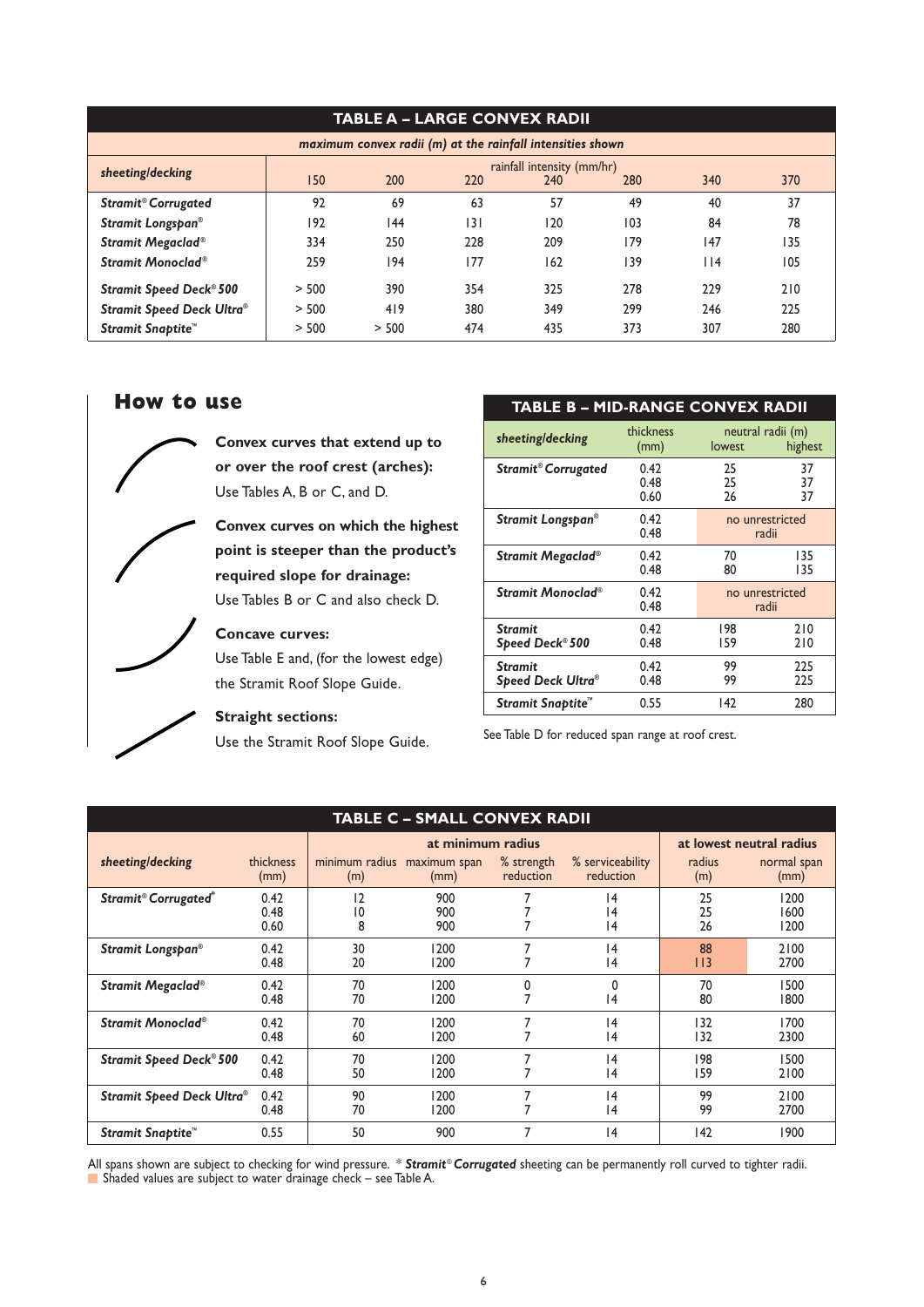| TABLE D – ROOF CREST SPANS                                                                     |                        |                      |                                                                                      |     |                |     |                 |     |     |              |     |     |
|------------------------------------------------------------------------------------------------|------------------------|----------------------|--------------------------------------------------------------------------------------|-----|----------------|-----|-----------------|-----|-----|--------------|-----|-----|
| length of roof (m) either side of crest requiring reduced spans and sealing at the radii shown |                        |                      |                                                                                      |     |                |     |                 |     |     |              |     |     |
| sheeting/decking                                                                               | minimum<br>slope $(°)$ | maximum<br>span (mm) | spring-curved radius (m)<br>20<br>50<br>150<br>200<br>300<br>250<br>400<br>10<br>100 |     |                |     |                 |     |     | 500          |     |     |
| <b>Stramit<sup>®</sup> Corrugated</b>                                                          | 5                      | 900                  | 0.9                                                                                  | 1.8 | 4.4            | 8.7 | $\overline{13}$ | 18  | 22  | 26           | 35  | 44  |
| Stramit Longspan®                                                                              |                        | 1200                 | 0.3                                                                                  | 0.5 | L <sub>3</sub> | 2.6 | 3.9             | 5.2 | 6.5 | 7.9          | 10  | 3   |
| Stramit Megaclad®                                                                              |                        | 1200                 | 0.4                                                                                  | 0.7 | 1.8            | 3.5 | 5.2             | 7.0 | 8.7 |              | 4   | 8   |
| Stramit Monoclad®                                                                              |                        | 1200                 | 0.4                                                                                  | 0.7 | 1.8            | 3.5 | 5.2             | 7.0 | 8.7 | $\mathbf{H}$ | 4   | 8   |
| <b>Stramit Speed Deck® 500</b>                                                                 |                        | 1200                 | 0.2                                                                                  | 0.4 | 0.9            | 1.8 | 2.6             | 3.5 | 4.4 | 5.2          | 7.0 | 8.7 |
| Stramit Speed Deck Ultra®                                                                      |                        | 1200                 | 0.2                                                                                  | 0.4 | 0.9            | 1.8 | 2.6             | 3.5 | 4.4 | 5.2          | 7.0 | 8.7 |
| Stramit Snaptite™                                                                              |                        | 900                  | 0.2                                                                                  | 0.4 | 0.9            | 1.8 | 2.6             | 3.5 | 4.4 | 5.2          | 7.0 | 8.7 |

Intermediate values can be obtained by addition – e.g. **Stramit Megaclad**® sheeting at 70m radius = values for 50 + 20 = 2.5m.

**Values in yellow shaded area for reference only.** 

| <b>TABLE E - CONCAVE RADII</b>        |                      |                       |                                               |                         |                               |                |                      |  |  |  |  |
|---------------------------------------|----------------------|-----------------------|-----------------------------------------------|-------------------------|-------------------------------|----------------|----------------------|--|--|--|--|
|                                       |                      |                       | at minimum radius<br>at lowest neutral radius |                         |                               |                |                      |  |  |  |  |
| sheeting/decking                      | thickness<br>(mm)    | minimum radius<br>(m) | maximum span<br>(mm)                          | % strength<br>reduction | % serviceability<br>reduction | radius<br>(m)  | normal span<br>(mm)  |  |  |  |  |
| <b>Stramit<sup>®</sup> Corrugated</b> | 0.42<br>0.48<br>0.60 | 12<br>10<br>8         | 900<br>900<br>900                             |                         | 4<br> 4<br> 4                 | 25<br>25<br>26 | 1200<br>1600<br>1200 |  |  |  |  |
| Stramit Longspan®                     | 0.42<br>0.48         | 20<br>20              | 1200<br>1200                                  |                         | 4<br> 4                       | 88<br>I I 3    | 2100<br>2700         |  |  |  |  |
| Stramit Megaclad®                     | 0.42<br>0.48         | 20<br>20              | 900<br>900                                    | 7                       | 4<br> 4                       | 61<br>72       | 1500<br>1800         |  |  |  |  |
| Stramit Monoclad®                     | 0.42<br>0.48         | 20<br>20              | 900<br>900                                    |                         | 4<br> 4                       | 132<br>132     | 1700<br>2300         |  |  |  |  |
| <b>Stramit Speed Deck® 500</b>        | 0.42<br>0.48         | 70<br>50              | 1200<br>1200                                  |                         | 4<br> 4                       | 198<br>159     | 1500<br>2100         |  |  |  |  |
| Stramit Speed Deck Ultra®             | 0.42<br>0.48         | 90<br>70              | 1200<br>1200                                  |                         | 4<br> 4                       | 99<br>99       | 2100<br>2700         |  |  |  |  |
| Stramit Snaptite™                     | 0.55                 | 50                    | 900                                           | 7                       | 4                             | 142            | 1900                 |  |  |  |  |

# **Other useful Stramit guides**

As well as the standard range of Technical Product Manuals, Installation Leaflets, Case Studies and other promotional literature, Stramit has a series of Design Guides to aid architects, engineers and specifiers.

# **These include**

- Concealed Fixed Acoustic Panels
- - Decking Guide Cyclonic Areas
- 
- Foot Traffic Guide Roof System
	-
- Bullnosing, Curving Selection Guide and Crimping • Roof Slope Guide
	-

Please contact your nearest Stramit location for any of these guides, or other literature.